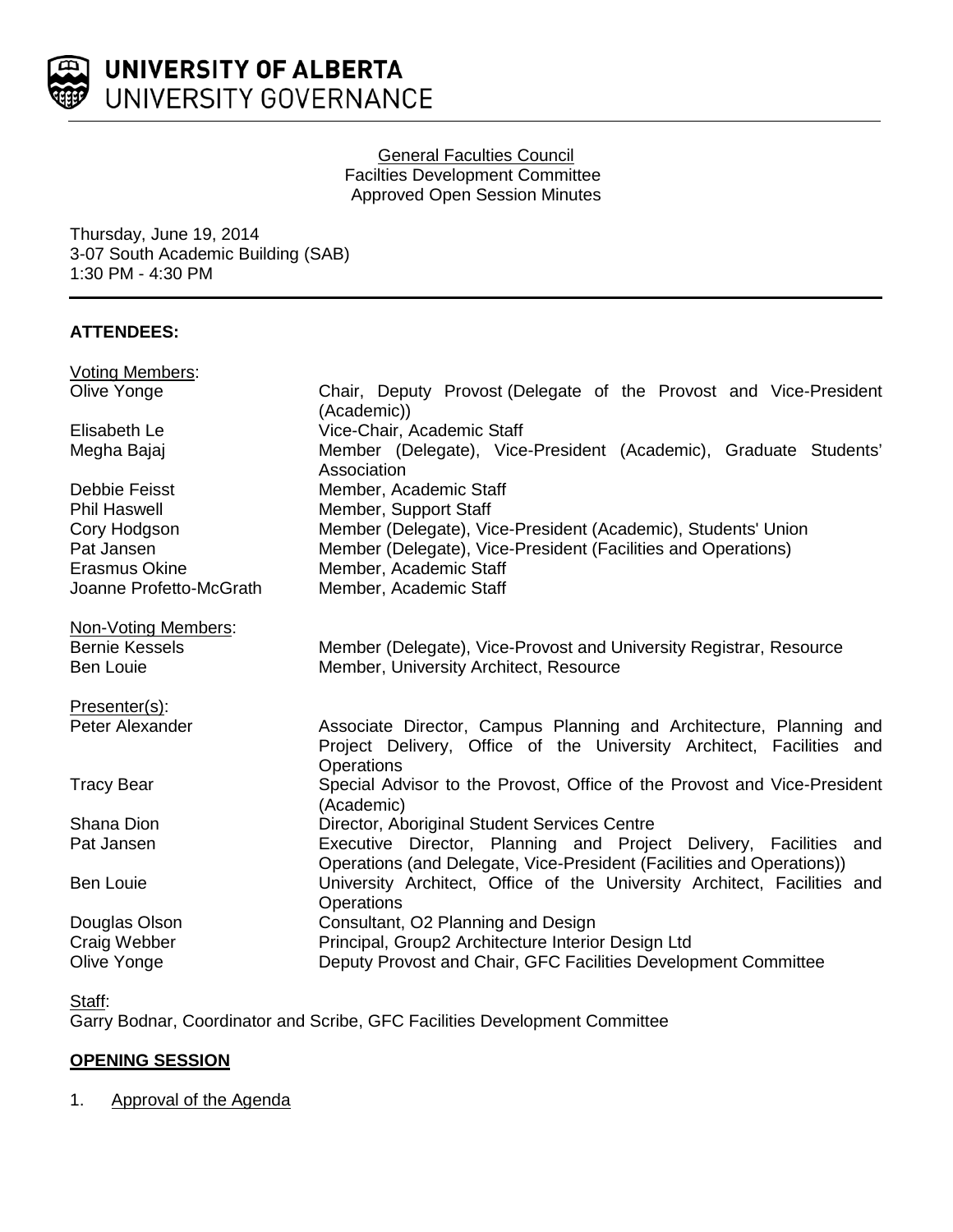Materials before members are contained in the official meeting file.

*Presenter*: Olive Yonge, Deputy Provost and Chair, GFC Facilities Development Committee

Motion: Le/Haswell

THAT the GFC Facilities Development Committee approve the Agenda.

**CARRIED**

2. Approval of the Open Session Minutes of May 22, 2014

Materials before members are contained in the official meeting file.

*Presenter*: Olive Yonge, Deputy Provost and Chair, GFC Facilities Development Committee

Motion: Haswell/Le

THAT the GFC Facilities Development Committee approve the Minutes of May 22, 2014. **CARRIED**

#### 3. Comments from the Chair

The Chair extended a welcome to new member, Mr Cory Hodgson, and asked members to do a round of introductions.

### **ACTION ITEMS**

#### 4. Gathering Place – Schematic Design Report

Materials before members are contained in the official meeting file.

*Presenter(s)*: Ben Louie, University Architect, Office of the University Architect, Facilities and Operations; Tracy Bear, Special Advisor to the Provost, Office of the Provost and Vice-President (Academic); Shana Dion, Director, Aboriginal Student Services Centre; Craig Webber, Principal, Group2 Architecture Interior Design Ltd

*Purpose of the Proposal*: To obtain approval for the Schematic Design Report for the Gathering Place and to provide further planning, funding application, and fundraising efforts towards the realization of constructing a Gathering Place on the University of Alberta's North Campus in support of the institution's Comprehensive Institutional Plan (CIP).

*Discussion*:

Ms Bear introduced the Gathering Place Schematic Design Report to members by means of a PowerPoint presentation. She noted that the Gathering Place was intended to serve a simple purpose, namely, to increase retention and graduation rates of Aboriginal students at the University of Alberta. The Gathering Place would be constructed in such a way as to both reflect and acknowledge the local indigenous cultures and histories; in doing so, it would serve both to decrease for Aboriginal students a sense of isolation and create a sense of belonging and community. The facility would serve as a place of hope, welcome, understanding, and connection. Finally, the Gathering Place, she noted, would stand as an important reminder of the University of Alberta's commitment to the future generations of Canada's indigenous youth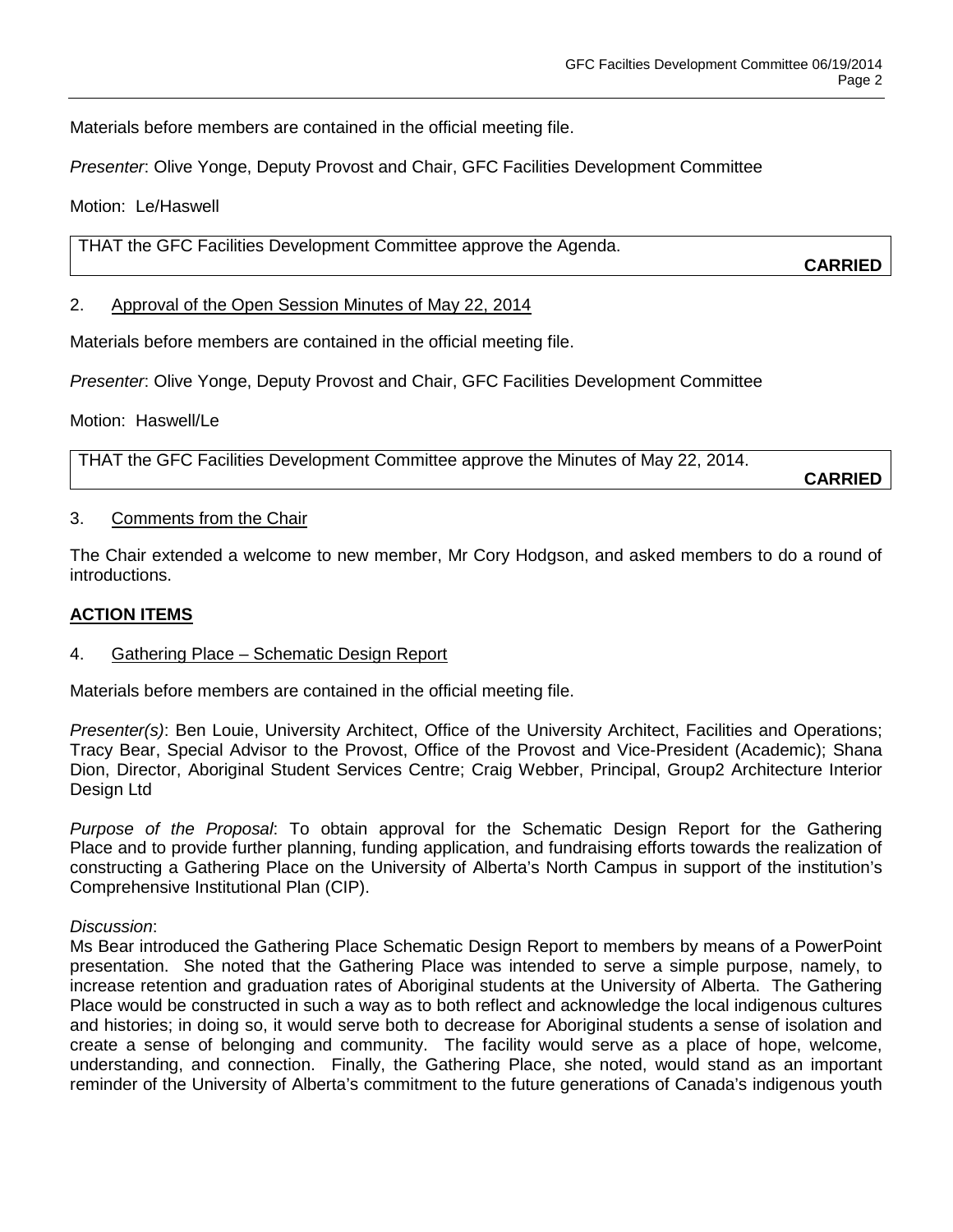by celebrating an important past and future value that indigenous people and culture contribute to the community and to society, as a whole.

Ms Bear continued by highlighting the following points: motivations for the construction of the Gathering Place, including reference to demographic statistics on Aboriginal populations and statistics on the educational attainment of Aboriginal peoples; the benefits of the Gathering place, including reference to the considerable, positive socio-economic impact of an educated Aboriginal workforce; and the means by which Gathering Place could prove to be a powerful initiative to engage Aboriginal learners in a way that could help serve the Province of Alberta in varied and wholly-constructive ways.

Ms Dion spoke to the role of Aboriginal Student Services Centre (ASSC) (which would be housed in the Gathering Place) and its provision of services that covered all aspects of student life. ASSC provided Aboriginal students with access to tutoring, counselling, and advising services; access to elders; a sense of community and belonging, to ensure students did not feel isolated and alone; smudging facilities; nutritional breaks on a drop-in basis; monthly social gatherings and cultural exchanges; a sense of 'home' with respected traditions; and, finally, a sense of connection with the institution. The Gathering Place, Ms Dion commented, would provide visitors to the University's North Campus with a lasting, positive impression and students with a sense of empowerment, pride, and connection to Alberta's Aboriginal communities.

Mr Louie, further assisted by the PowerPoint presentation, provided visual representations of the Gathering Place, with reference to the facility's lower level, second floor, and an overall concept sketch of building. He noted that this facility, like others that had recently come before GFC FDC (eg, the Students' Union Building (SUB) expansion, the Physical Activity and Wellness (PAW) Centre, the Alumni Association's proposed President's Circle, and the Saint Joseph's College Women's Residence), provided studentoriented spaces that served to enrich campus life and student success. He spoke to the facility's connectivity to the rest of the North Campus, including *via* the Avenue Promenade.

Mr Webber, supported by the PowerPoint presentation, spoke to the following: the facility's footprint, with reference to consolidation of functions/offices in the Gathering Place; the site plan; the landscape concept; the Level 1 (Main Floor) plan; the Level 2 (Upper Floor) plan; a summary of the Schematic Design Program; existing program synergies with Education North (eg, common areas, food services, lecture halls and classrooms, industrial arts laboratories, study and reading lounges, breakout rooms, the digital recording studio, cultural facilities, etc); visual representations of the entries to the Gathering Place, its east/west orientation, and its west, north, and east elevations; the transparency of the facility and the use of natural materials in its construction; furniture layouts; the Great Hall layouts; and art and exhibit layouts.

During the discussion surrounding this proposal, members expressed a number of comments and questions, including, but not limited to: the impact of the Gathering Place on the existing mural on the north face of Education North and how this artwork would be accommodated if and when the new facility is constructed; clarification of what a smudging room is; clarification on access to the LRT from within the facility; clarification on timelines associated with this project; the nature of the move of ASSC into this new facility; clarification on the usage of the Gathering Place's change rooms; the nature of consultation with Aboriginal students on this project; whether there will be space between Education North and the south end of the Gathering Place; clarification on parking access and location; the anticipated impact of construction of the Gathering Place on ongoing activities in Education North; the potential for a considerable flow of students (and others) through the Gathering Place and its impact on activities within this facility; clarification as to where the building's mechanical systems would be located; whether or not elevators would be built into the Gathering Place; and commentary on the positive nature of this project and how good it would be to see this advance quickly.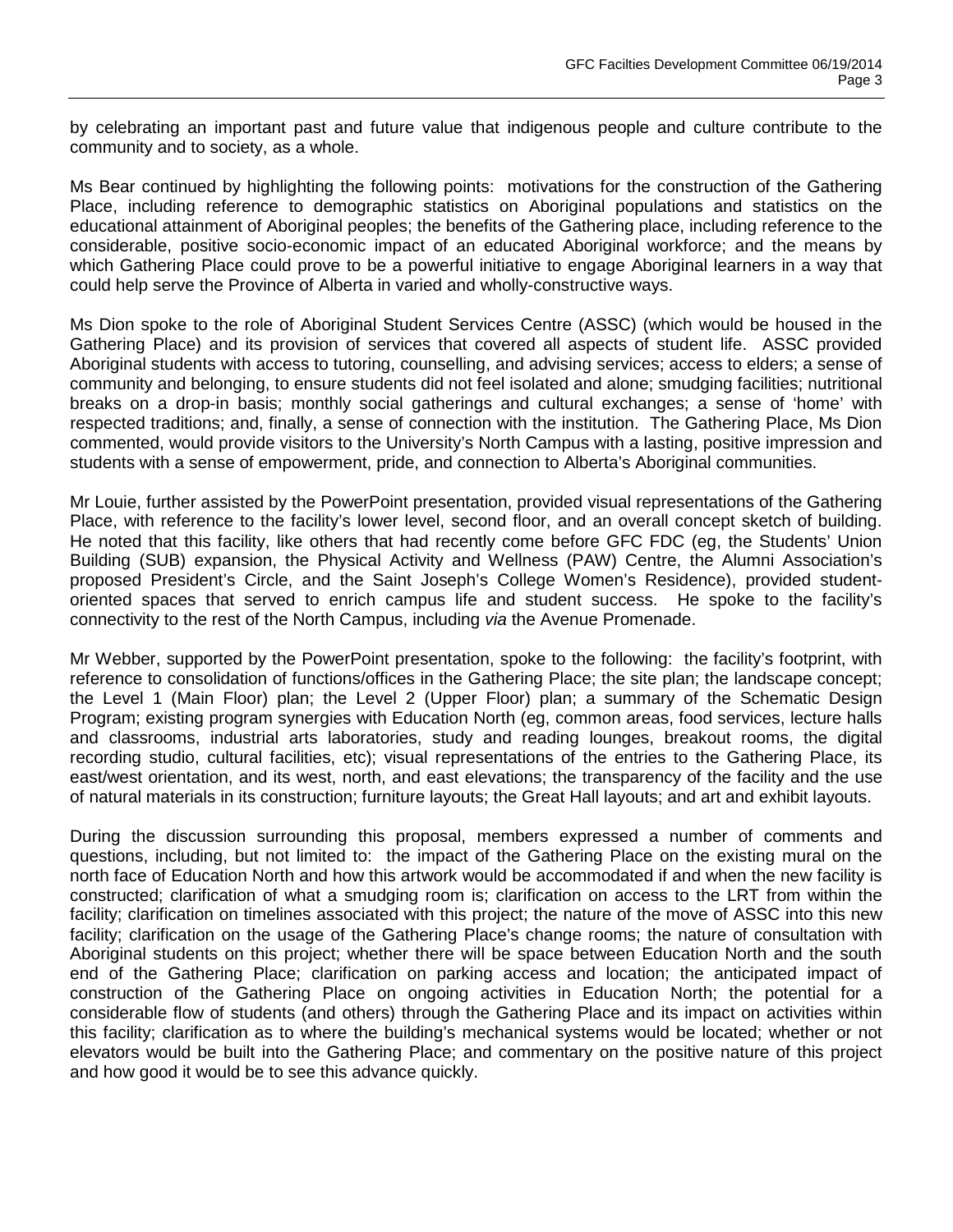### Motion: Le/Profetto-McGrath

THAT the GFC Facilities Development Committee approve, under delegated authority from General Faculties Council and on the recommendation of Planning and Project Delivery, the proposed Gathering Place – Schematic Design Report (as set forth in Attachment 2) as the basis for further planning.

**CARRIED**

### **DISCUSSION ITEMS**

### 5. North Campus Open Space Plan

Materials before members are contained in the official meeting file.

*Presenter(s)*: Ben Louie, University Architect, Office of the University Architect, Facilities and Operations; Peter Alexander, Associate Director, Campus Planning and Architecture, Planning and Project Delivery, Office of the University Architect, Facilities and Operations; Douglas Olson, Consultant, O2 Planning and Design

*Purpose of the Proposal*: The goal of the North Campus Open Space Plan (NCOSP) is to identify potential opportunities within the campus landscape environment to support the University's vision and mission. The NCOSP establishes a broad vision for the open space network on the campus grounds, helping to better articulate the character and personality of the campus, creating an engaging campus experience for students, staff, faculty, and neighbours, in addition to elevating the image and brand of the campus holistically. The NCOSP will ensure a unified and consistent campus character supporting the goals of student success and recruitment and continuous engagement with alumni and surrounding communities.

The NCOSP document provides the next level of detail for campus planning and is informed by the current Long Range Development Plans and community and other consultations since 2002. The Plan Implementation section outlines the opportunities for the University to consider in undertaking specific initiatives from the Plan. Landscape projects are considered a key factor in the integration of the Long Range Development Plan (LRDP) and Sector Plans, infrastructure and operational considerations, and ongoing investment into the North Campus landscape.

#### *Discussion*:

With the aid of PowerPoint presentation, Mr Louie introduced this item to members. In his presentation, Mr Louie spoke to the following: the challenges and opportunities presented by and on the University's North Campus, with reference to the particular challenges posed by the changing seasons; the principles of place making; design considerations (eg, nodes and destinations, wayfinding, site furnishings, pathways, lighting, etc); the returns on investing in the shape and form of the North Campus; the Campus Strategic Concept and implementation of the Plan, along with its coordination with the University's LRDP.

Mr Olson, assisted by the PowerPoint presentation, then continued by highlighting the following aspects of the North Campus Open Spaces Plan: an overview of the project and project goals; campus-wide issues, opportunities, and challenges, with reference to the eight Campus Precincts and the adjacent non-University institutional landowners; the future campus landscape, with reference (and visual representations) to the North Campus Strategic Concept, key projects (landmarks, gateways, edges, major districts, open spaces and nodes, and connections and pathways); visual representations of the (proposed) Gateway Plaza, River Valley Promenade, West Campus Promenade, 87 Avenue Corridor, Transit Hub/Prairie Parkland Plaza, Outdoor Ampitheatre, a reinvisioned Main Quad and Celebration Plaza expansion, the Open-Air Market, Fine Arts/Law Plaza, 89 Avenue Promenade, Café Promenade, and new linkages to the Main Quad.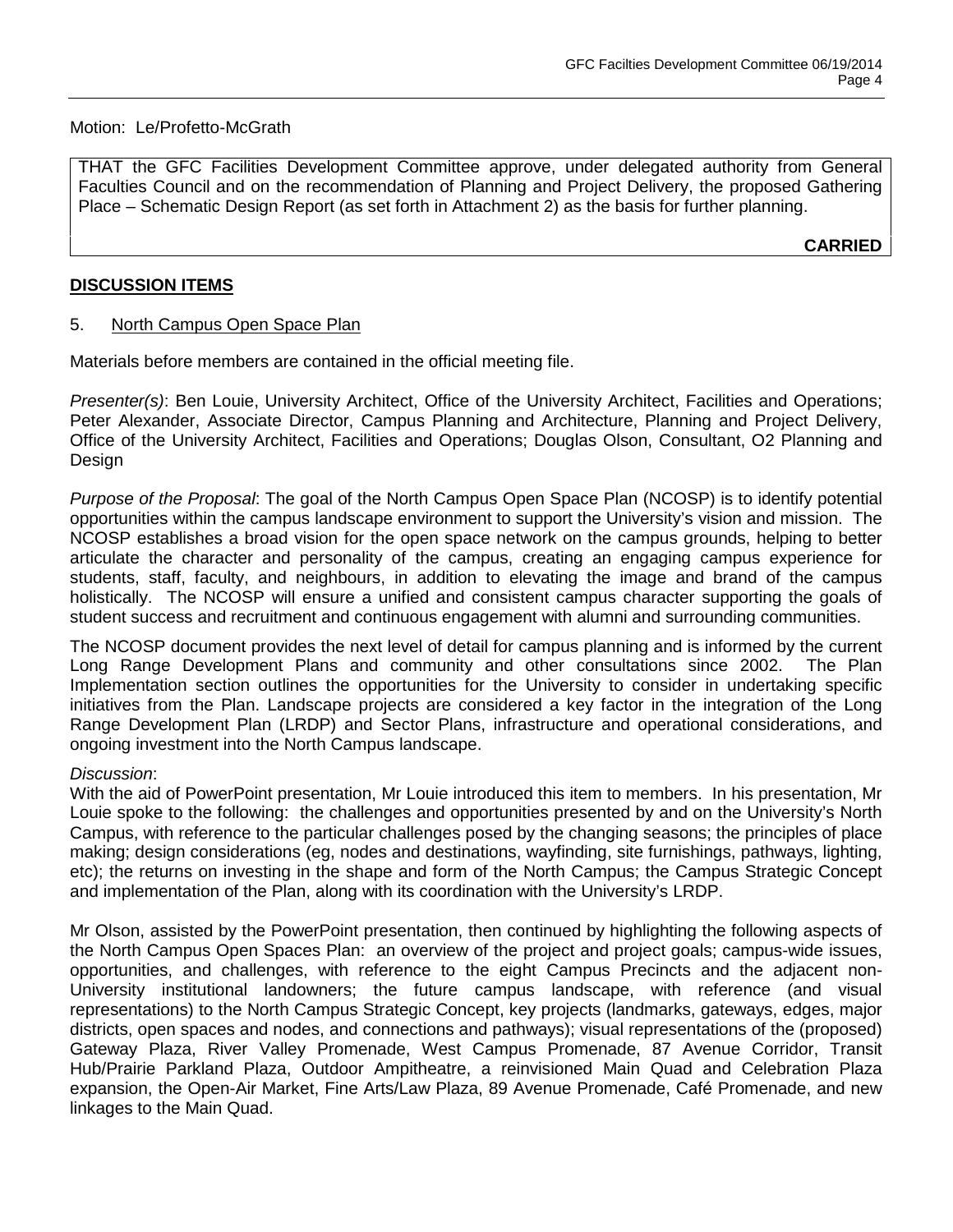During the discussion surrounding this initiative, members expressed a number of comments and questions, including, but not limited to: clarification with regard to the timelines associated with and prioritization of the varying elements of the Plan; a query regarding the types of traffic envisioned along the 89 Avenue corridor; clarification with respect to the choice of location for the Open-Air Market; clarification regarding the use of the term "smart growth" in the Plan; the nature of connections between HUB, the Fine Arts Building (FAB), the Central Academic Building (CAB), Quad, *et cetera*; a query whether or not the ground level of HUB would be opened up once again as a result of this planning; an expression of support for the comprehensiveness of the Plan; a question on how this kind of planning would be deployed for the University's South Campus; and whether or not the Plan was flexible enough to accommodate further North Campus development (eg, the construction of additional new buildings).

# 6. Projects Update from Facilities and Operations

There were no documents.

*Presenter*: Pat Jansen, Executive Director, Planning and Project Delivery, Facilities and Operations (and Delegate, Vice-President (Facilities and Operations))

*Purpose of the Proposal*: For information/discussion.

### *Discussion*:

Mr Jansen provided members with brief updates regarding current projects underway, including reference to the following:

- Physical Activity and Wellness (PAW) Centre work continues to progress very well
- St Joseph's College Women's Residence work continues to progress well
- Innovation Centre for Engineering (ICE) and Chemical/Materials Engineering (CME) Building both projects are advancing
- Camrose Performing Arts Centre (CPAC) this facility is very close to completion
- Expansion of the Students' Union Building (SUB) work continues on this project
- Medical Sciences Building Pharmacy, Phase II, is underway, with the conversion of existing spaces on two floors to be completed by September, 2014
- Clinical Sciences Building (CSB) alignment of the restacking of this facility continues
- Infill Housing Project in the East Campus Village (ECV) work continues on this initiative
- Saskatchewan Drive Students' Residence work continues on this initiative

Mr Jansen noted the following projects (or elements thereof) were likely to come to GFC FDC in the near to medium future:

- Twin arenas (South Campus) business case development
- Michener Park redevelopment
- Sector Plan development for the Devonian Botanic Garden
- Augustana Campus General Space Programme (Phase II)
- 7. Question Period

Members asked questions regarding: the closures of the exterior pedway separating the Central and South Academic Buildings (ie, CAB and SAB) and the interior link between these two facilities; and the